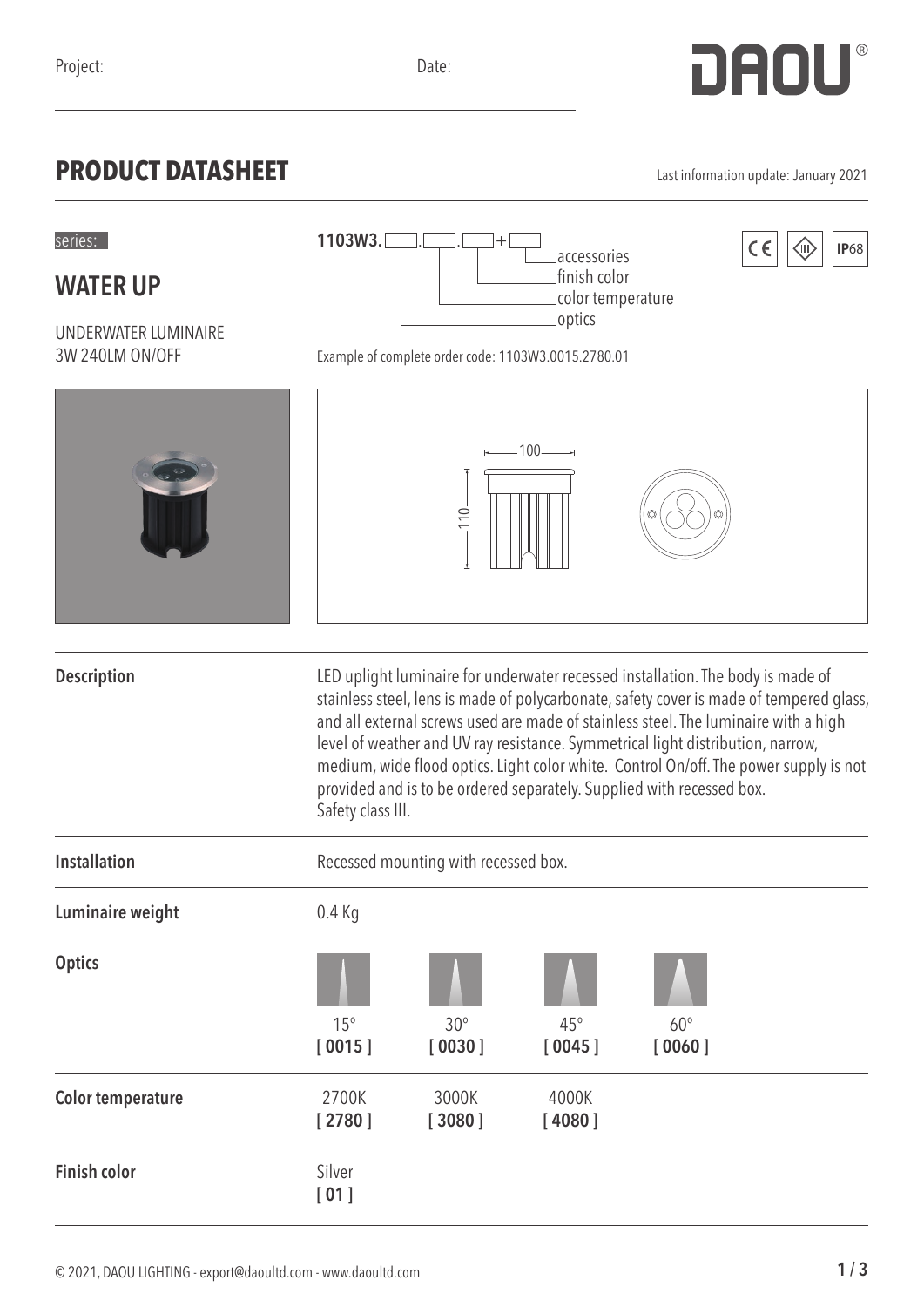## **TECHNICAL DATA**

| <b>Power</b>                   | 3W                                                                           |  |
|--------------------------------|------------------------------------------------------------------------------|--|
| Input voltage                  | 24V DC                                                                       |  |
| <b>Safety class</b>            | $\mathbf{III}$                                                               |  |
| <b>Luminous flux</b>           | 240 lm $\pm$ 5%                                                              |  |
| <b>CCT</b>                     | 2700K, 3000K, 4000K                                                          |  |
| <b>CRI</b>                     | 80 Ra                                                                        |  |
| <b>Light distribution type</b> | Symmetrical                                                                  |  |
| <b>Optics</b>                  | 15°, 30°, 45°, 60°                                                           |  |
| <b>Light source</b>            | Cree                                                                         |  |
| <b>MacAdam Step</b>            | 5                                                                            |  |
| <b>Number of LEDs</b>          | 3                                                                            |  |
| <b>Power supply</b>            | Not included (constant voltage power supply ordered separately)              |  |
| <b>Controllable</b>            | ON/OFF                                                                       |  |
| IP rating                      | <b>IP68</b>                                                                  |  |
| <b>Impact resistance</b>       | <b>IK10</b>                                                                  |  |
| <b>Ambient temperature</b>     | $-20^{\circ}$ C ~ +50°C                                                      |  |
| <b>Storage temperature</b>     | $-40^{\circ}$ C ~ +70°C                                                      |  |
| <b>Material</b>                | Body in stainless steel, optical lens in polycarbonate, tempered glass cover |  |
| <b>Finish</b>                  | Silver as standard color                                                     |  |
| <b>Lifetime</b>                | 30,000 hours Ta=40°C                                                         |  |

## **WIRING**



 $\frac{1}{2}$  Brown: DC24V + 1x Power input cable, 2-core, open end, L=300mm